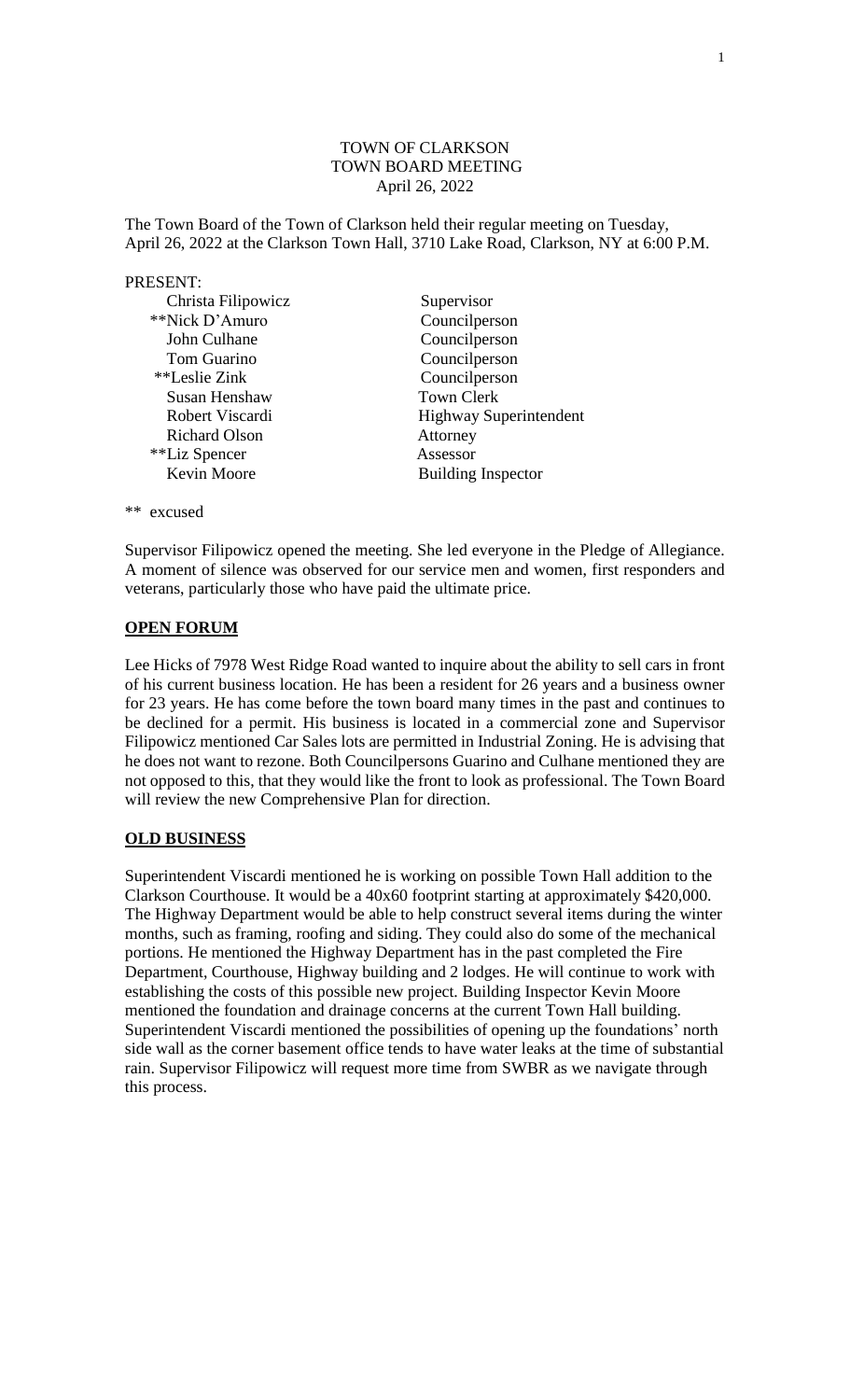### **4-26-2022**

#### **NEW BUSINESS**

**Records Retention** – Town Clerk Susan Henshaw discussed the need for a resolution due to changes made to the records retention schedule.

**RESOLVED,** By the Town Board of Clarkson, that Retention and Disposition Schedule for New York Local Government Records (LGS-1) issued pursuant to Article 57-A of the Arts and Cultural Affairs Law, and containing legal minimum retention periods for local government records, is hereby adopted for use by all officers in legally disposing of valueless records listed therein.

**FURTHER RESOLVED,** that in accordance with Article 57-A**:**

- a) Only those records will be disposed of that are described in Retention and Disposition Schedule for New York Local Government Records (LGS-1), after they have met the minimum retention periods described therein;
- b) Only those records will be disposed of that do not have sufficient administrative, fiscal, legal, or historical value to merit retention beyond established legal minimum periods.

#### **RESOLUTION #156**

## **MOTION TO APPROVE RETENTION AND DISPOSITION SCHEDULE FOR NEW YORK LOCAL GOVERNMENT RECORDS**

Introduced by Councilperson Guarino Seconded by Councilperson Culhane Motion to approve Retention and Disposition Schedule for New York Local Government Records (LGS-1). VOTE OF THE BOARD AYES: Supervisor Filipowicz, Councilpersons Culhane and Guarino NAYES: None ABSENT: Councilpersons D'Amuro and Zink

**NYCLASS –** the ability to obtain a higher interest rate for ARPA funding. The higher rates can be utilized when untouched for extended periods of time.

## **RESOLUTION #157 MOTION TO PARTICIPATE IN THE NYCLASS**

Introduced by Councilperson Culhane Seconded by Councilperson Guarino Motion to participate in the NYCLASS. VOTE OF THE BOARD AYES: Supervisor Filipowicz, Councilpersons Culhane and Guarino NAYES: None ABSENT: Councilpersons D'Amuro and Zink

### **Supervisors Report –**

### **Seymour Library Report - See attached**

**National Animal Therapy Day April 30** - Supervisor Filipowicz wrote a Proclamation to Pet Partners for all the work they do with visiting hospitals, nursing homes and those students facing difficult life challenges.

**Farm Worker Housing –** Supervisor Filipowicz advised that Councilperson Zink has initiated working on a grant with Chris Martin from Martin Farms to provide water to service agricultural workers. We will contact the grant writer at MRB for assistance. They are looking to extend the water lines approximately 3000 feet from Redman Road.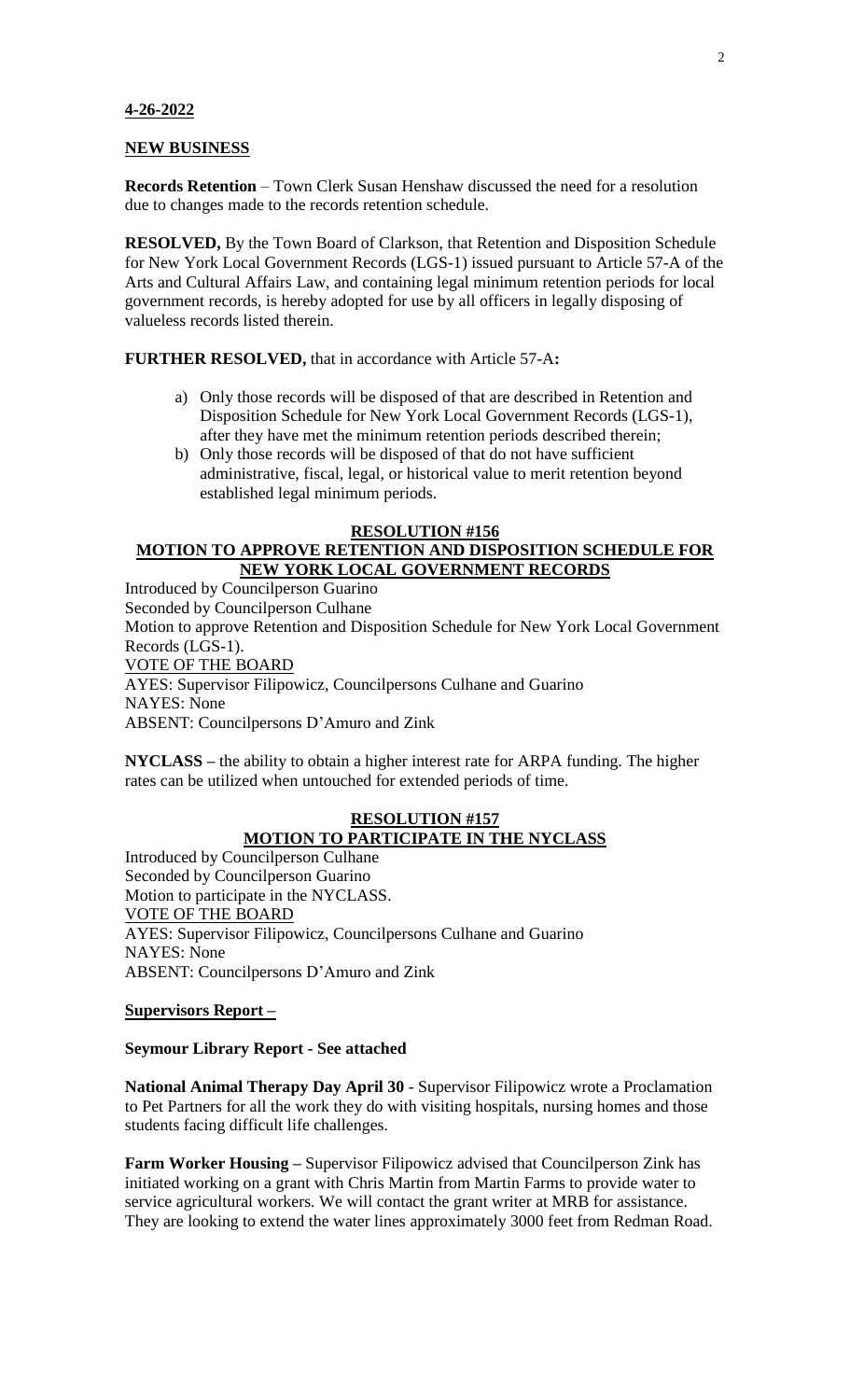### **4-26-2022**

**Monroe County Supervisor Meeting -** was held last Friday and Monroe County Clerk Jamie Romeo was invited to speak about the mobile DMV. She cited concerns about the age of some of the software being used (Windows XP) and also from the CSEA union regarding safety. Although safety concerns have only been at the permanent DMV's rather than the mobile sites since they have remained closed during the pandemic. Supervisor Filipowicz asked if there has been any consideration for placing a permanent location in Clarkson. She asked to view an example of an approved site so that we might gain better understanding of what is preventing these services from coming back into our communities.

**Dog Control -** Animal Dog Control Survey for Monroe County will be completed by the supervisors as many local shelters are closing down.

## **Town Board Reports –**

**Eagle Scout Project –** Councilperson Guarino signed off on scout Zachary Kelly who mapped and documented the veterans who are buried at West Clarkson cemetery. Zachary has created a website to help locate the sites of these honored veterans which includes a biography of each.

**Highway Meeting -** Councilpersons Guarino and Culhane met with the highway department last week. They are building a solid relationship between the Town Board members and the employees. Councilperson Culhane is continuing to attempt to better the timecards at the Highway Department. He will be practicing his ideas on a town laptop prior to presenting to the employees. He would like to use Share point for town leadership to share files and their ideas on a secure site.

**Town and County Taxes -** Town Clerk Susan Henshaw wanted to share that she has collected 6 million is taxes from our residents, which include town and county.

**Shred Day –** Town Clerk Susan Henshaw advised will take place on Saturday, June 4 in front of the Highway Department from 10a – 12p.

**Monroe County Clerks Meeting –** will be held on Thursday, May 12 at the Courthouse. County Legislature Jackie Smith will welcome the area clerks to our town, as Supervisor Filipowicz is not available.

**Highway** - Harold Mundy of 85 Mission Hill Road wished to comment on the highways imaginative use of the mini excavator for brush pick-up.

**Junk Days/Brush Pick Up Week –** Superintendent Viscardi advised he has seen 20-30 cars utilizing the drop off during the week and approximately 60 for the weekend.

**Pick-up Truck –** Superintendent Viscardi advised he has taken possession of a pick-up truck that was ordered last October. One truck is on the road and the other is in the shop. He plans to send some unused trucks off to the auction soon.

### **RESOLUTION #158 APPROVE MINUTES 4-12-2022**

Introduced by Councilperson Culhane Seconded by Councilperson Guarino To approve minutes from 4-12-2022. VOTE OF THE BOARD AYES: Supervisor Filipowicz, Councilpersons Culhane and Guarino. NAYES: None ABSENT: Councilpersons D'Amuro and Zink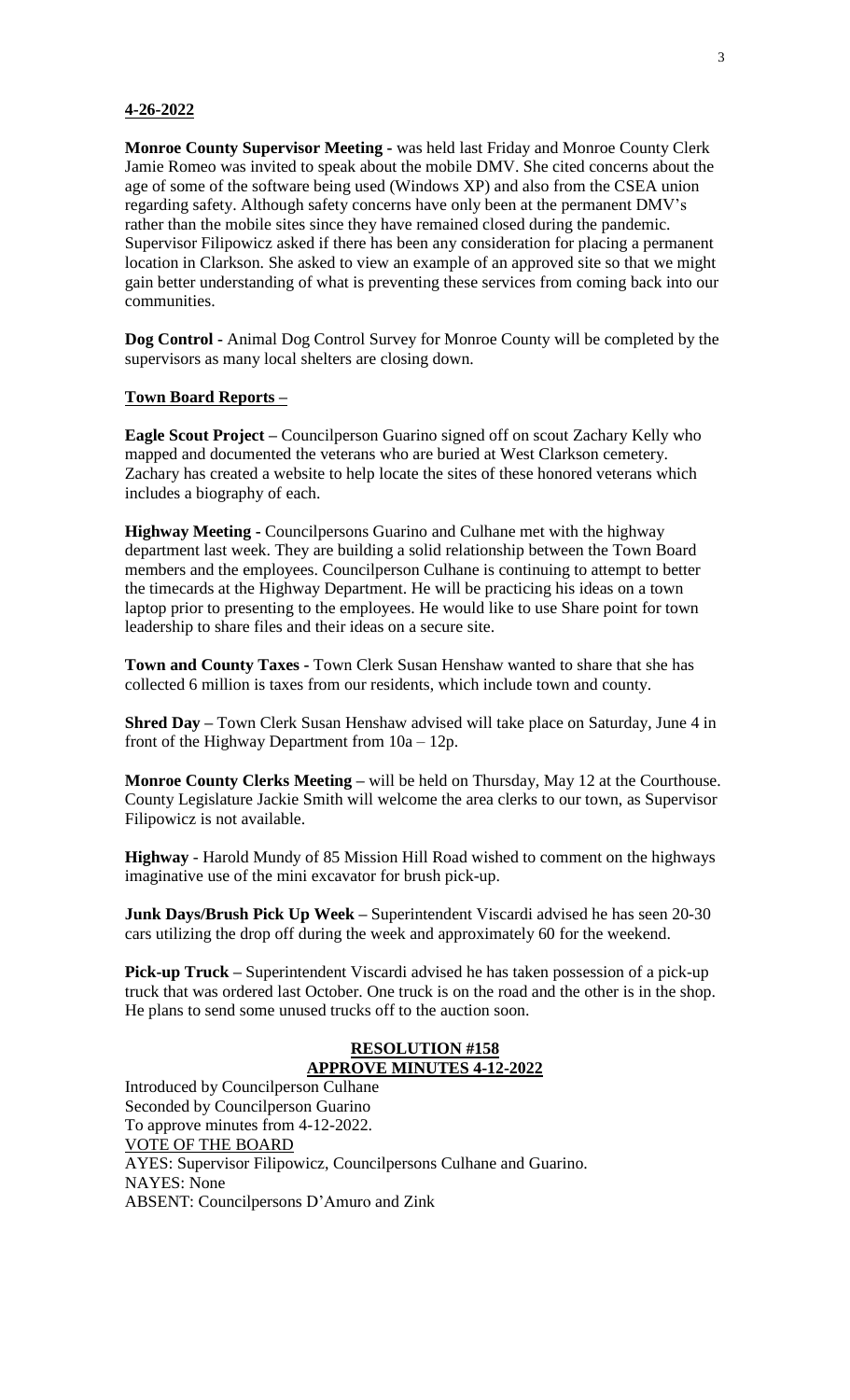### **RESOLUTION #159 APPROVE MINUTES OF SPECIAL MEETING ON 4-19-2022**

Introduced by Councilperson Guarino

Seconded by Councilperson Culhane

To approve minutes of Special Meeting on 4-19-2022.

VOTE OF THE BOARD

AYES: Supervisor Filipowicz, Councilpersons Culhane and Guarino. NAYES: None

ABSENT: Councilpersons D'Amuro and Zink

### **RESOLUTION #160 AUDIT 4-26-2022**

Introduced by Councilperson Guarino

Seconded by Councilperson Culhane To authorize payment of audit 4-26-2022 totaling \$67,709.17 AA General \$13,945.89, BB General- Outside Village \$182.88, DA Highway - Town Wide \$53,375.23, SS – Sewer \$205.17 and Distribution of checks: Trust and Agency – N/A and Joint Checking #2128-2163. VOTE OF THE BOARD AYES: Supervisor Filipowicz, Councilpersons Culhane and Guarino.

NAYES: None

ABSENT: Councilpersons D'Amuro and Zink

### **RESOLUTION #161 ENTER INTO EXECUTIVE SESSION**

Introduced by Councilperson Culhane Seconded by Councilperson Guarino To enter into executive session at 6:40 PM. VOTE OF THE BOARD AYES: Supervisor Filipowicz, Councilpersons Culhane and Guarino. NAYES: None ABSENT: Councilpersons D'Amuro and Zink

### **RESOLUTION #162 EXIT OUT OF EXECUTIVE SESSION**

Introduced by Councilperson Guarino Seconded by Councilperson Culhane To exit out of executive session at 7:39 PM. VOTE OF THE BOARD AYES: Supervisor Filipowicz, Councilpersons Culhane and Guarino. NAYES: None ABSENT: Councilpersons D'Amuro and Zink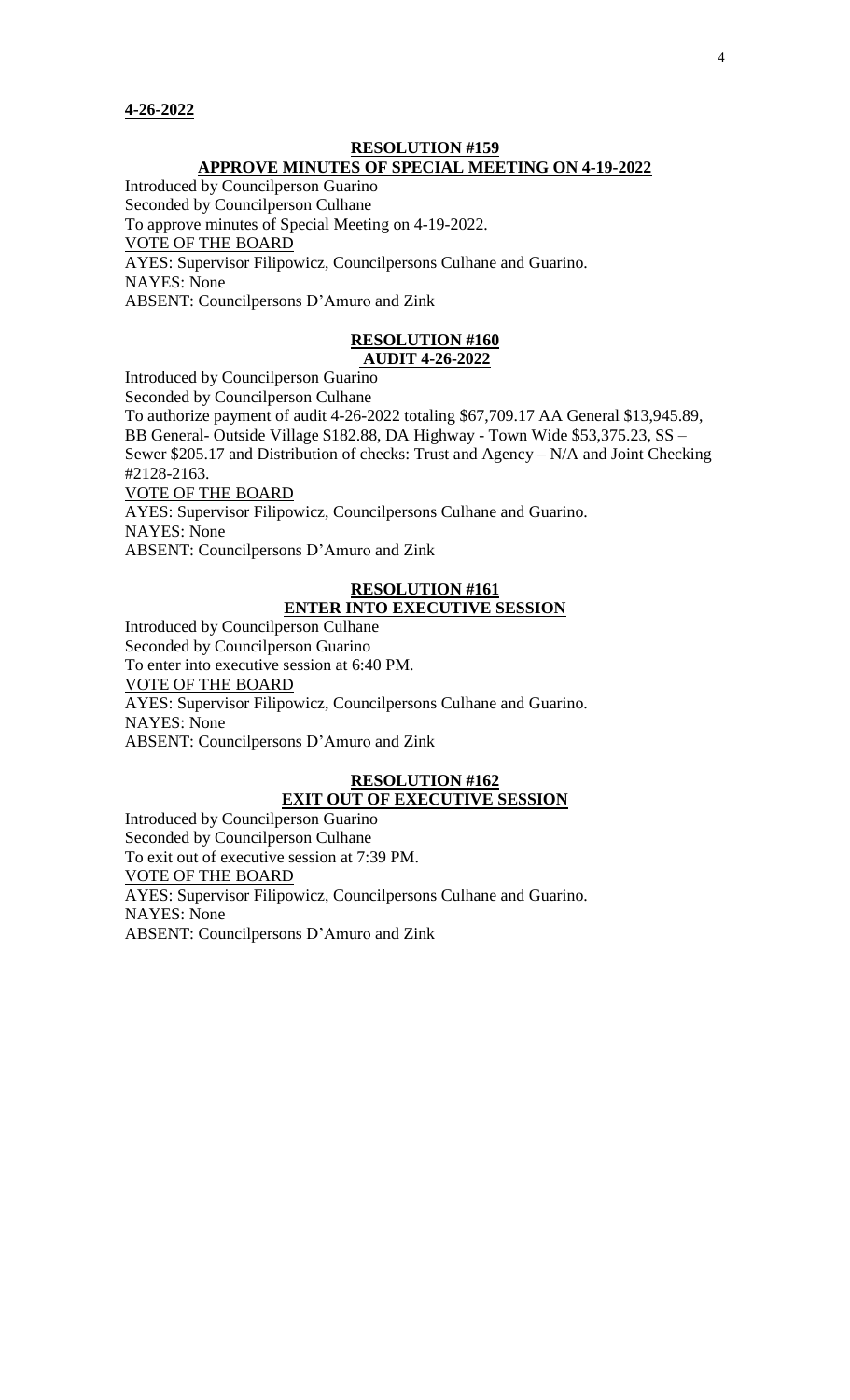### **RESOLUTION #163 MOTION TO APPOINT HOME RULE RESOLUTION**

Introduced by Councilperson Guarino Seconded by Councilperson Culhane Motion to appoint Home Rule Resolution VOTE OF THE BOARD AYES: Supervisor Filipowicz, Councilpersons Culhane and Guarino. NAYES: None ABSENT: Councilpersons D'Amuro and Zink

## **RESOLUTION #164 MOTION TO ADJOURN**

Introduced by Councilperson Guarino Seconded by Councilperson Culhane Motion to adjourn at 7:40 PM. VOTE OF THE BOARD AYES: Supervisor Filipowicz, Councilpersons Culhane and Guarino. NAYES: None ABSENT: Councilpersons D'Amuro and Zink

Respectfully submitted,

*Susan Henshaw* Town Clerk

Approved 5-10-2022